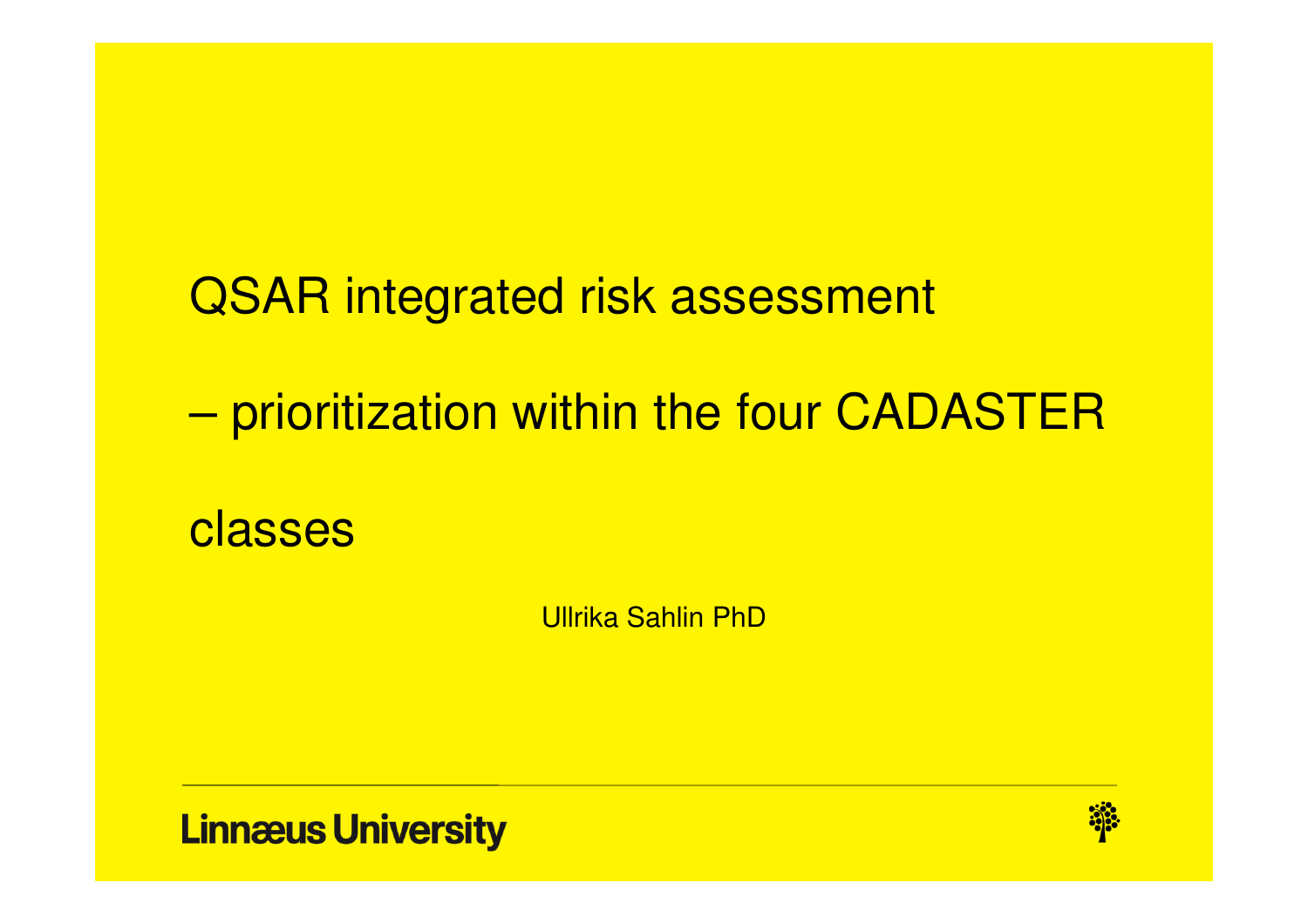## **Conclusions**

Uncertainty in QSAR predictions

- $\bullet$ can aid to verify experimental results
- • can be used to generate conservative (safer) hazard and risk assessments
- may have an impact on decision making
- can aid to evalute policy strategies
- $\bullet$  can help us to identify knowledge gaps
	- including learning more about chemistry :)

The need to consider QSAR uncertainty needs motivation

- $\bullet$ from a knowledge oriented perspective
- $\bullet$ by consideration of net-benefits to increasing knowledge
- •through CAse-studies

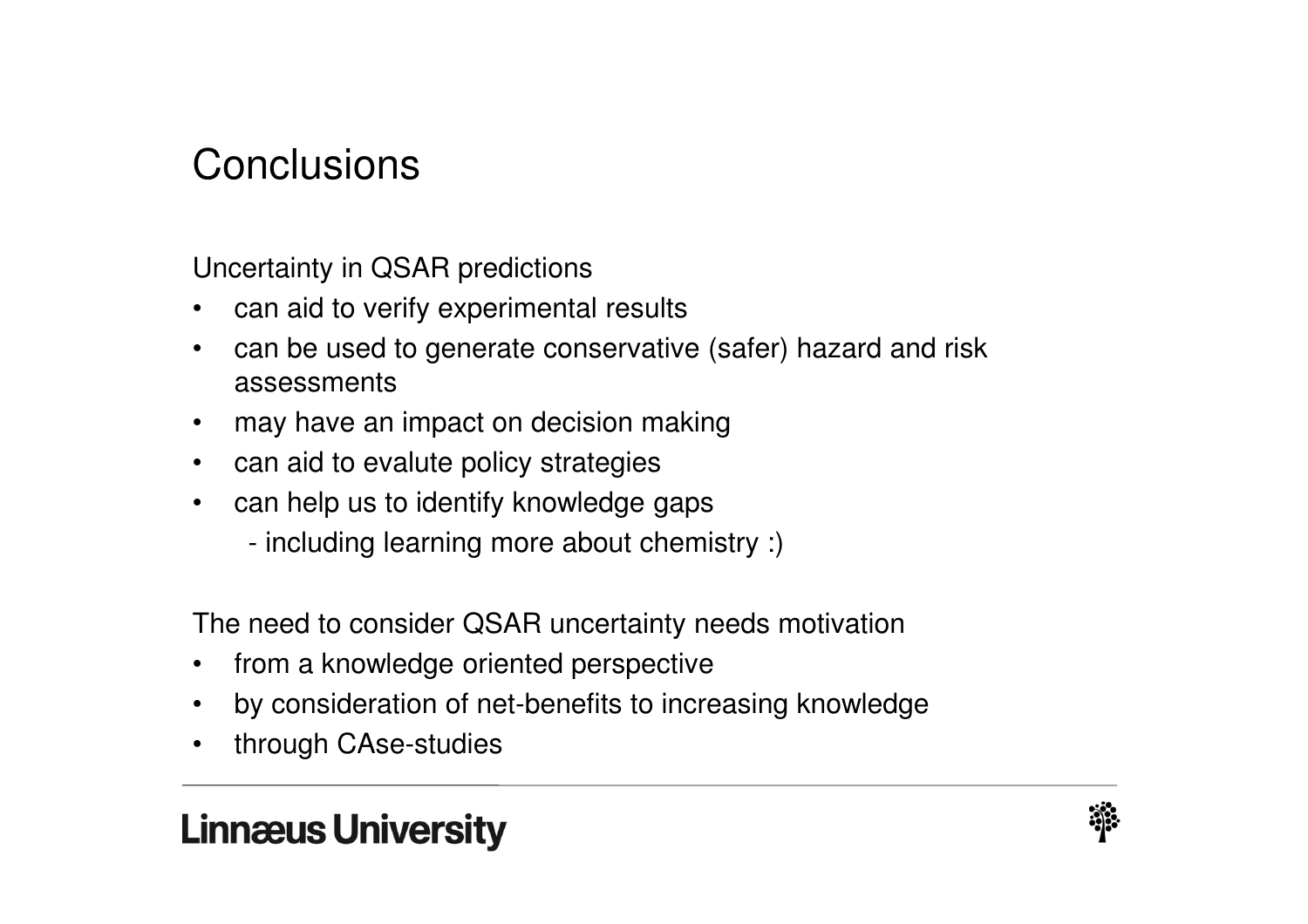# Why consider uncertainty in QSAR predictions?

"There must be greater appreciation of QSAR "quality" and the appropriateness of their use, both in terms of the chemical domain described, and in terms of the precision of the estimates that are produced."

Cronin et al 2003 Environmental Health Perspectives

Decision making

- Single hazard or risk assessment •
- Prioritization of chemicals

Examples

- •Uncertainty analysis
- Value of information analysis

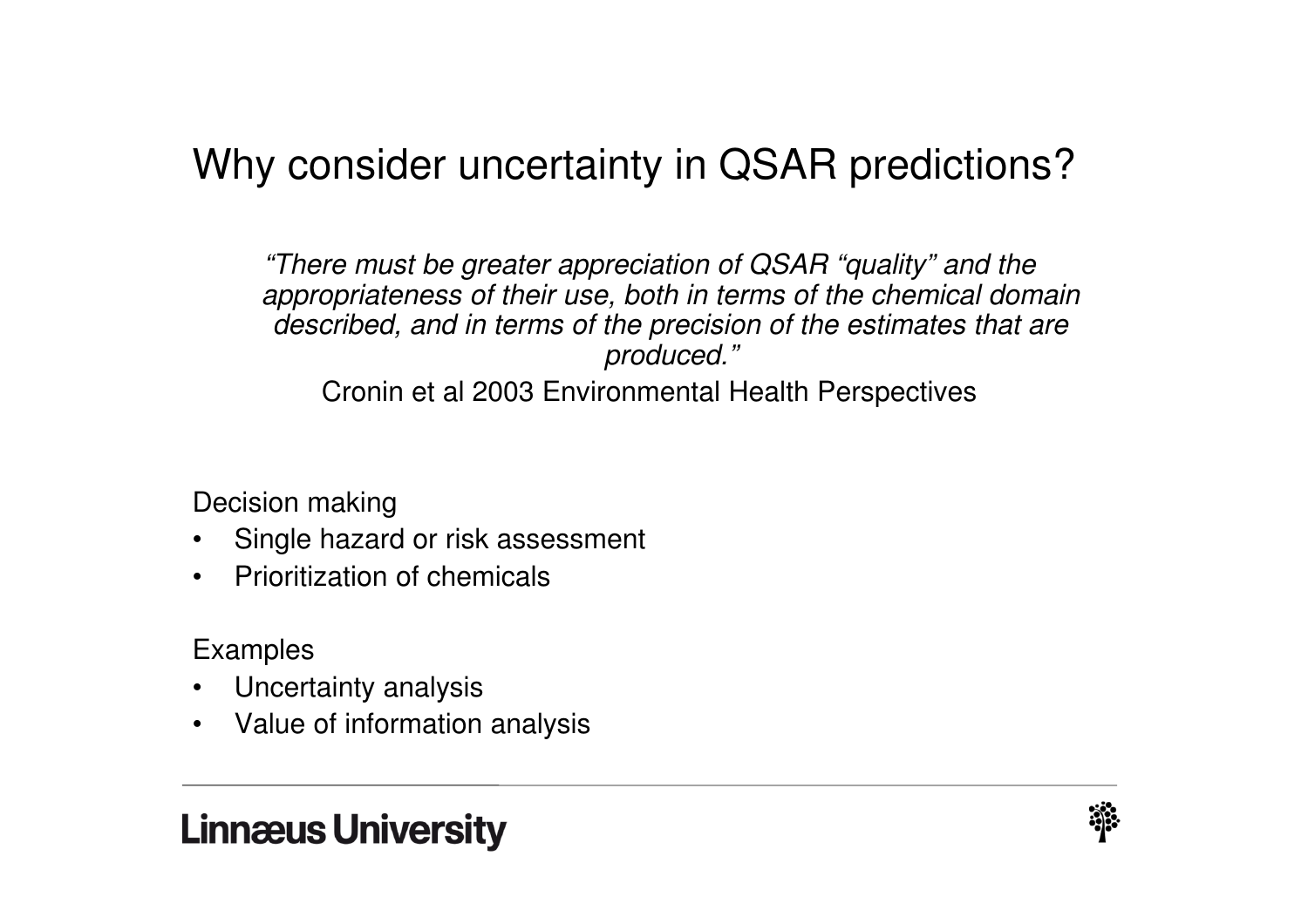

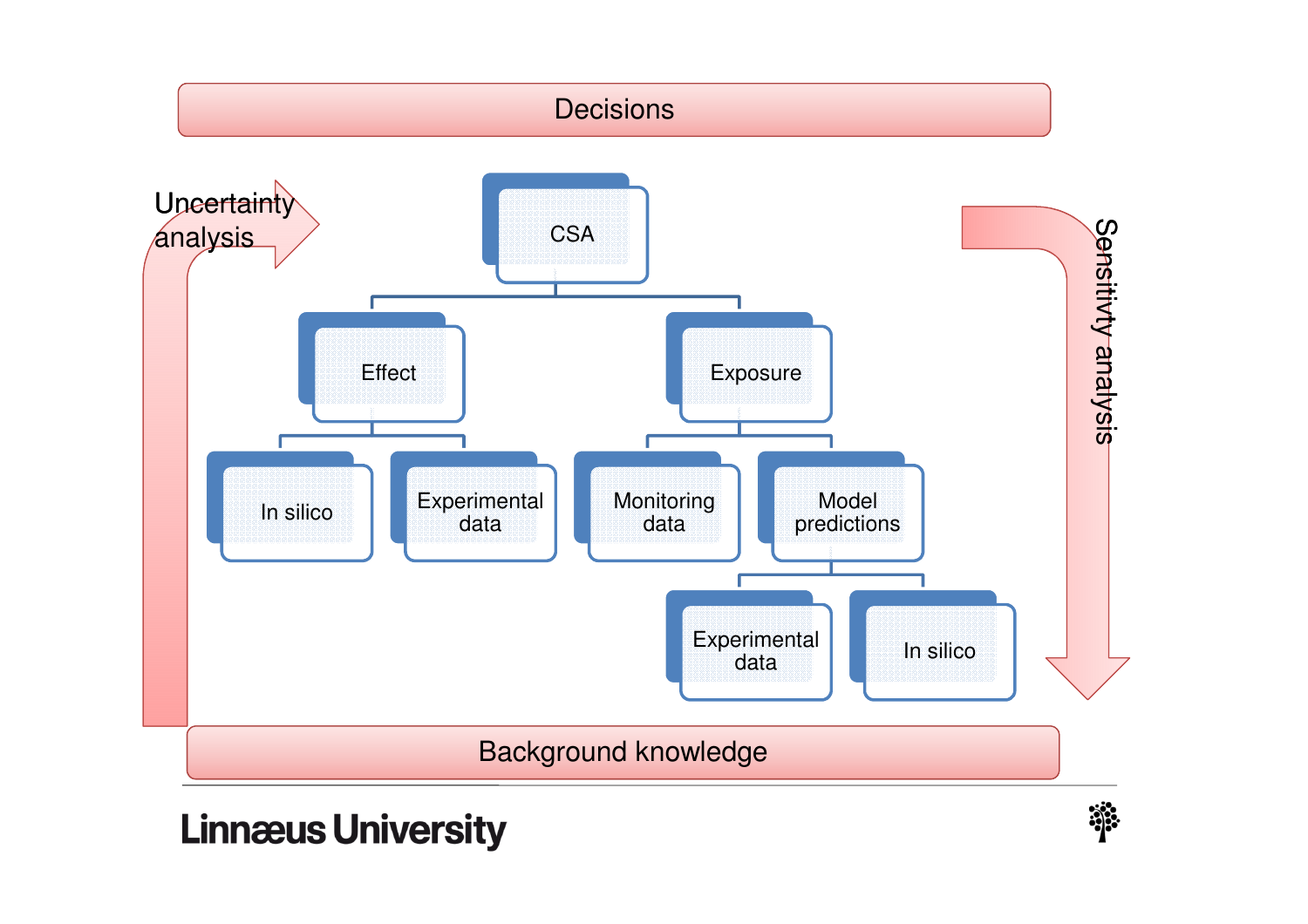## Uncertainty analysis in hazard assessment

**SSD** 

**Triazoles** BDE PFCFragrances

QSAR intergrated SSD

- MC sample for predictive $\bullet$ distributions from each species QSAR on aquatictoxicity
- for each species-triplet -•derive an hazardousconcentration



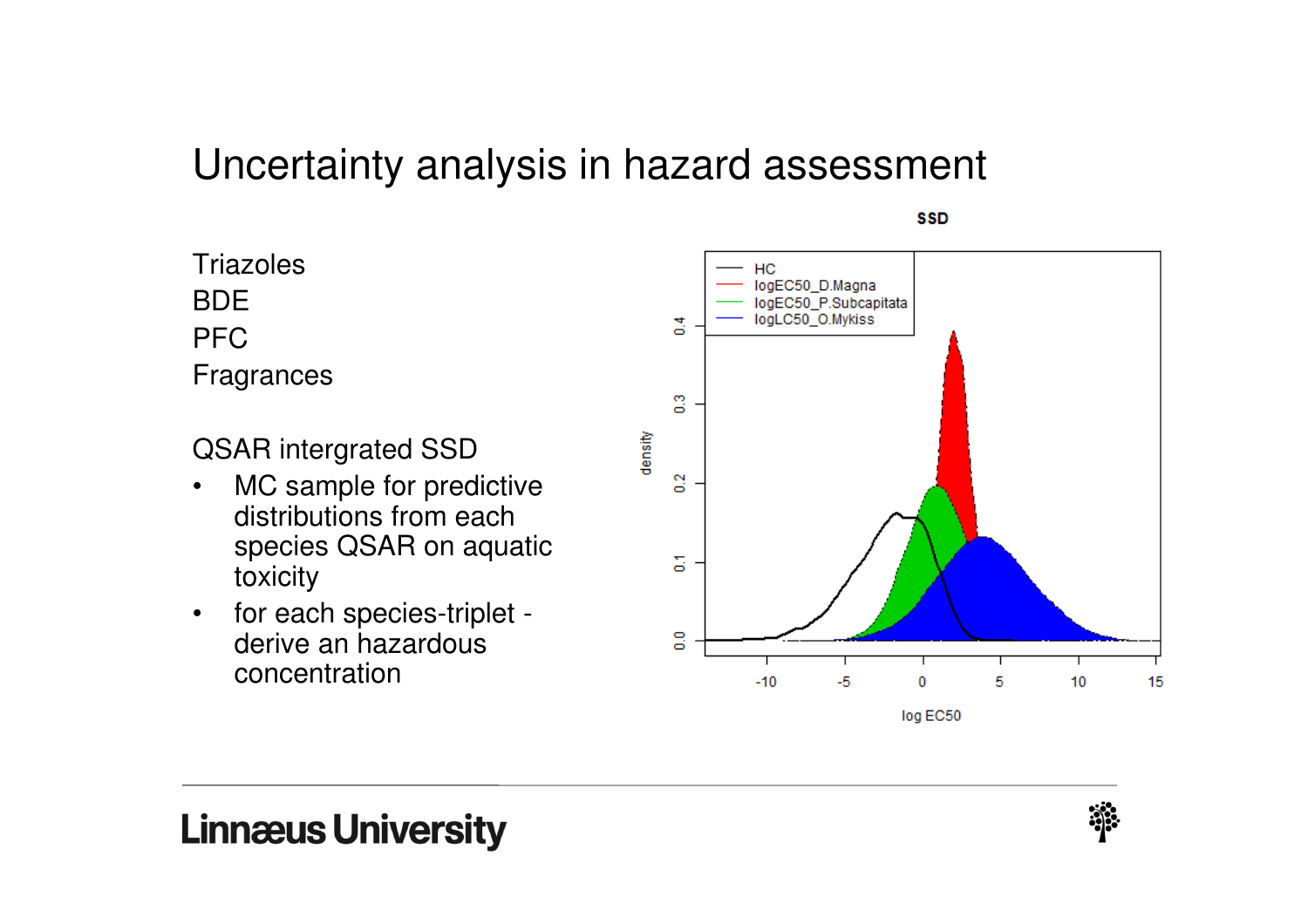### Uncertainty -> Rank after hazard





HC05 no QSAR uncertainty

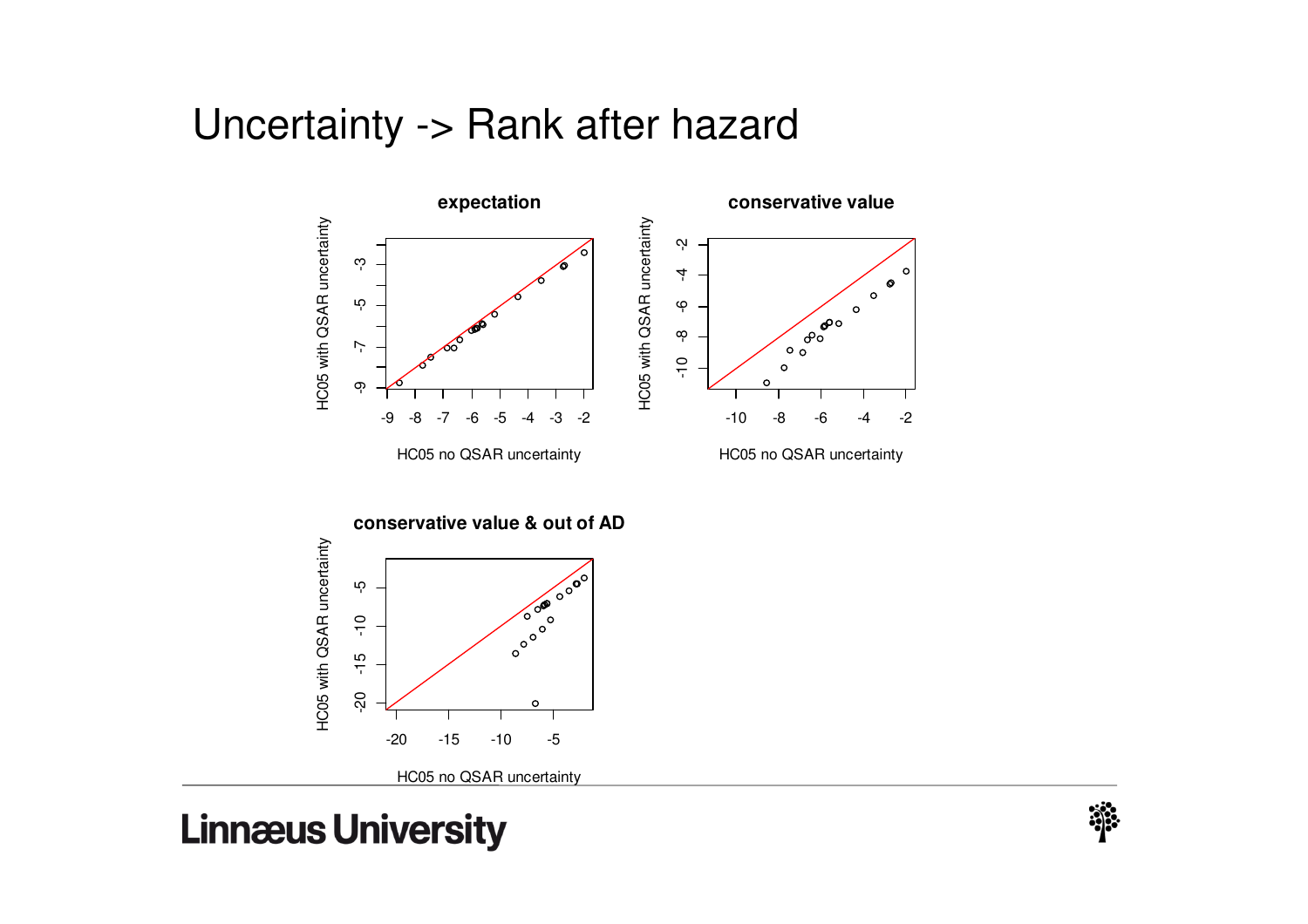## Rank after PNEC with no uncertainty



#### **Ranking after PNEC no uncertainty**

neg Hazardous concentration

#### **Linnæus University**

substance

substance

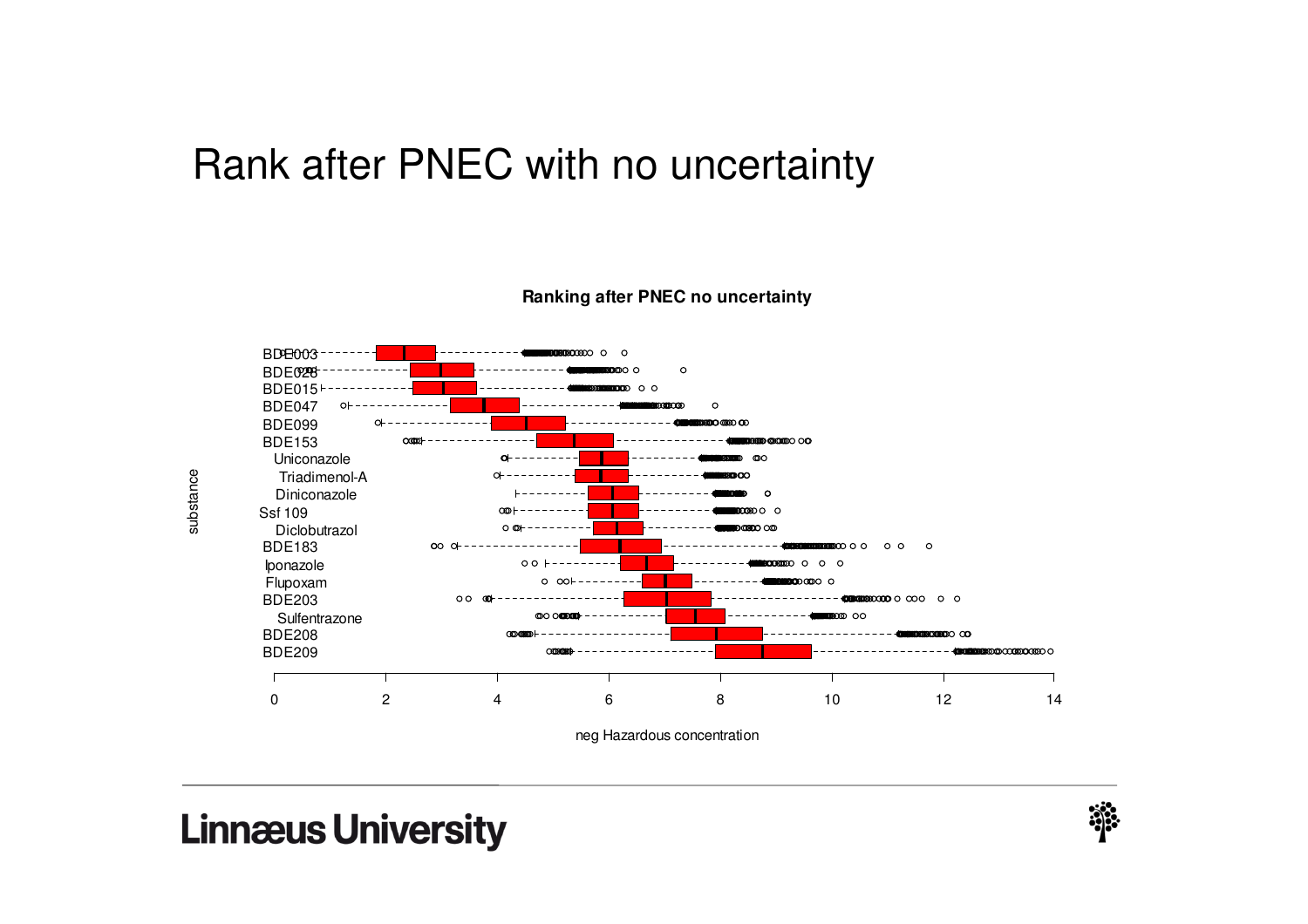## Rank after expected PNEC



#### **Ranking after mean PNEC**

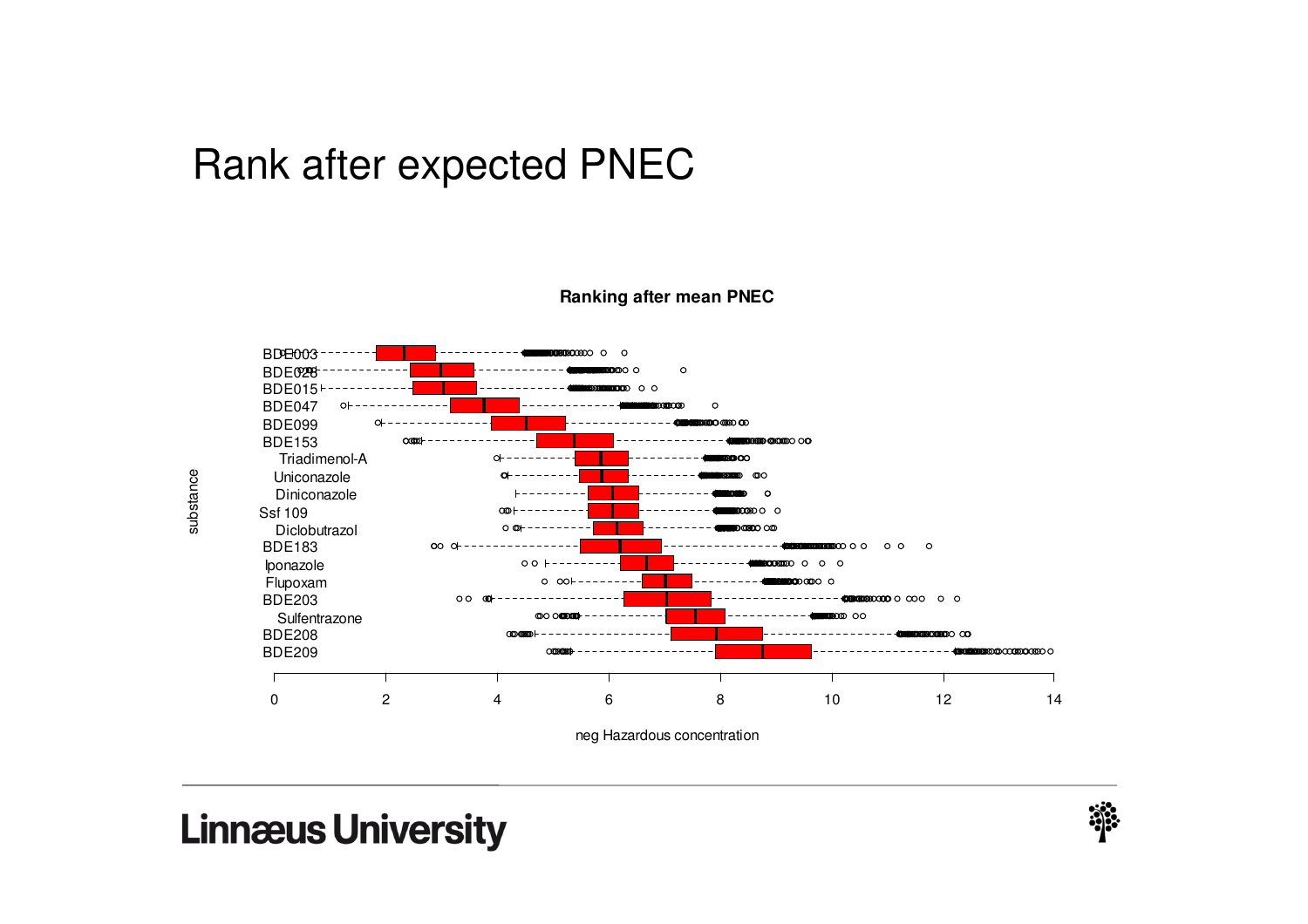#### Rank after conservative bound



#### **Ranking after conservative PNEC**

### **Linnæus University**

substance

substance

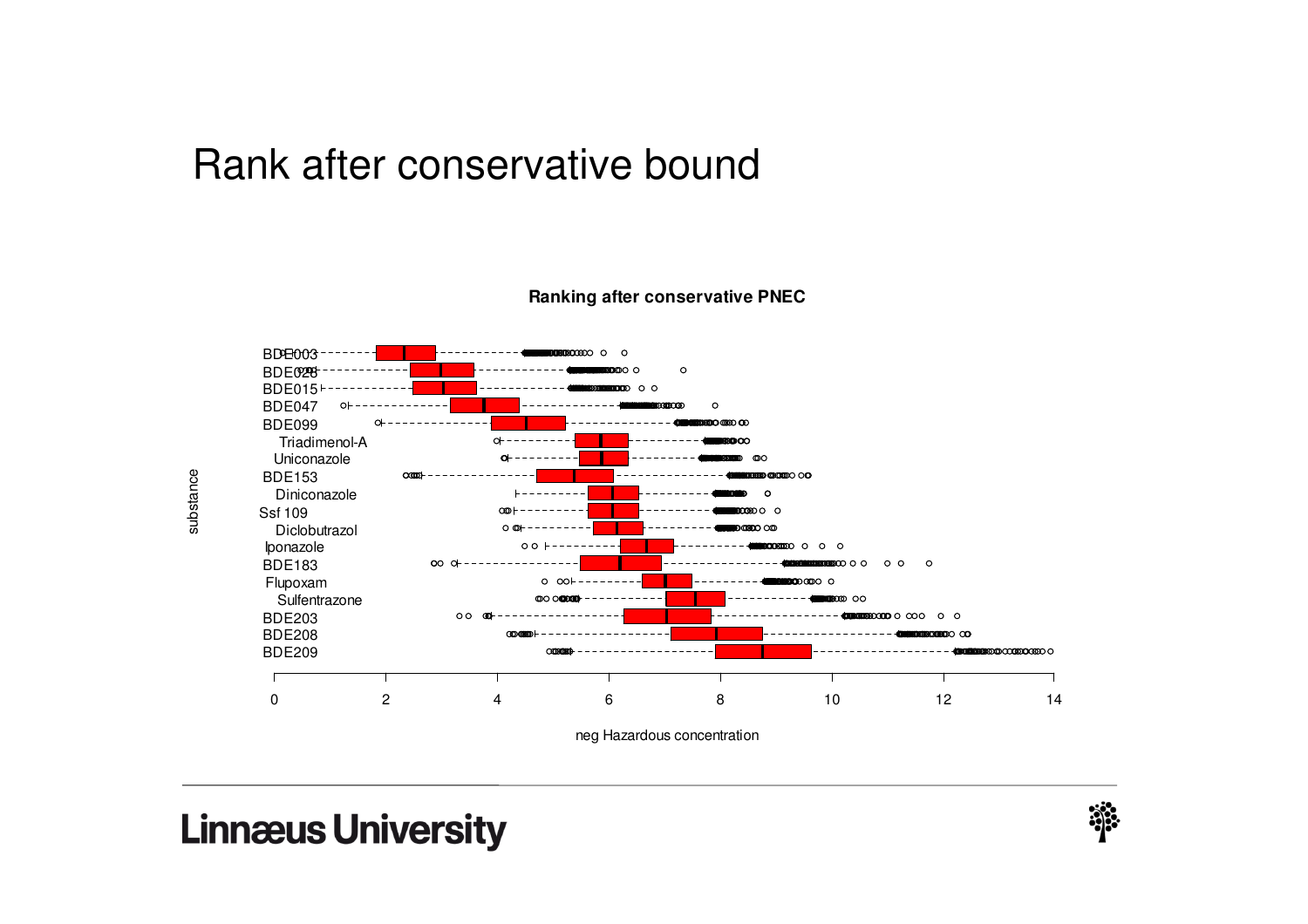#### Rank after conservative bound & extra due to out of AD

**Ranking after conservative PNEC & out of AD**



neg Hazardous concentration

### **Linnæus University**

substance

substance

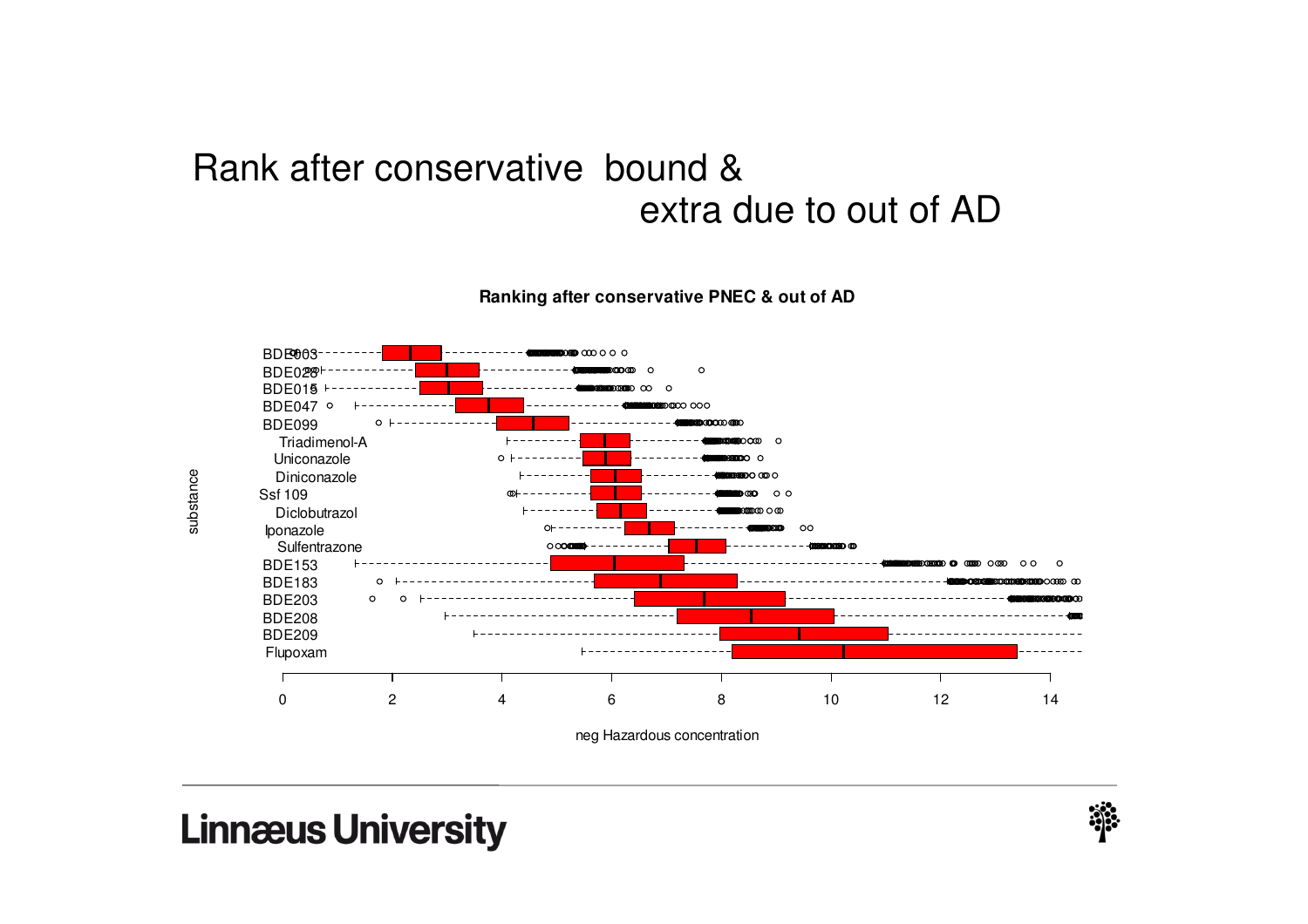## Rank to improve information

Losses needs to be compared to benefit from using the substance and reduced cost for regulatory decision making, saved animal lives.

Value of information analysis considers

- $\bullet$ expected loss of making wrong decisions
- error of type I and II
- net-benefit of a decision
- •**Classification**
- Non-classification



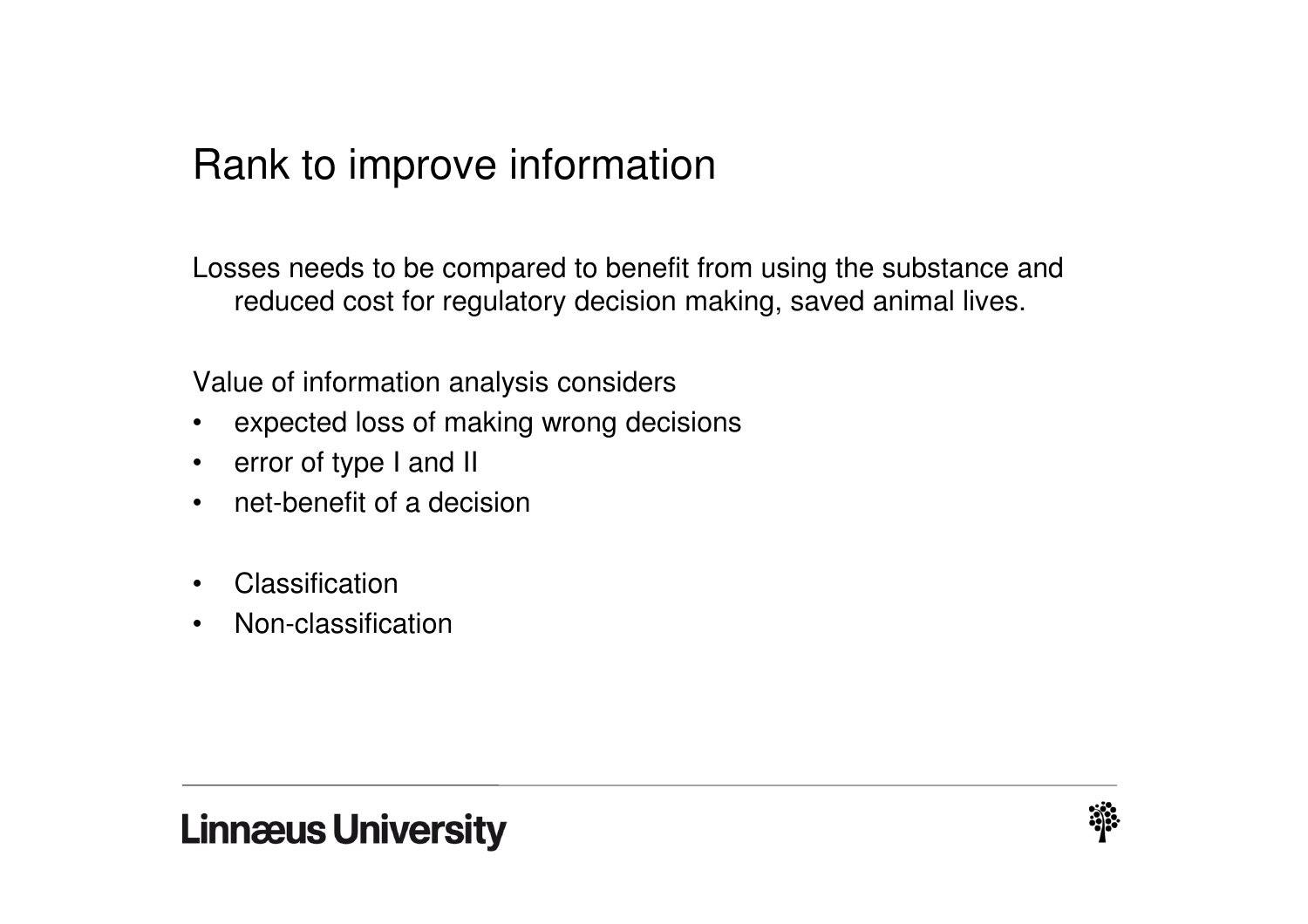### Value of information analysis given Maximum Permissable Load

Action alternatives

– Load (production of a chemical)

Decision rule

– Maximize load keeping risk below safety margin

Uncertain outcome

– Maximum permissable load (MPL) from a probabilistic risk assessment

Loss function

L**-** : Loss of missed opportunities following an over-estimated risk

L**+** : Loss due to undesireable damages resulting from an overproduction following an under-estimated risk

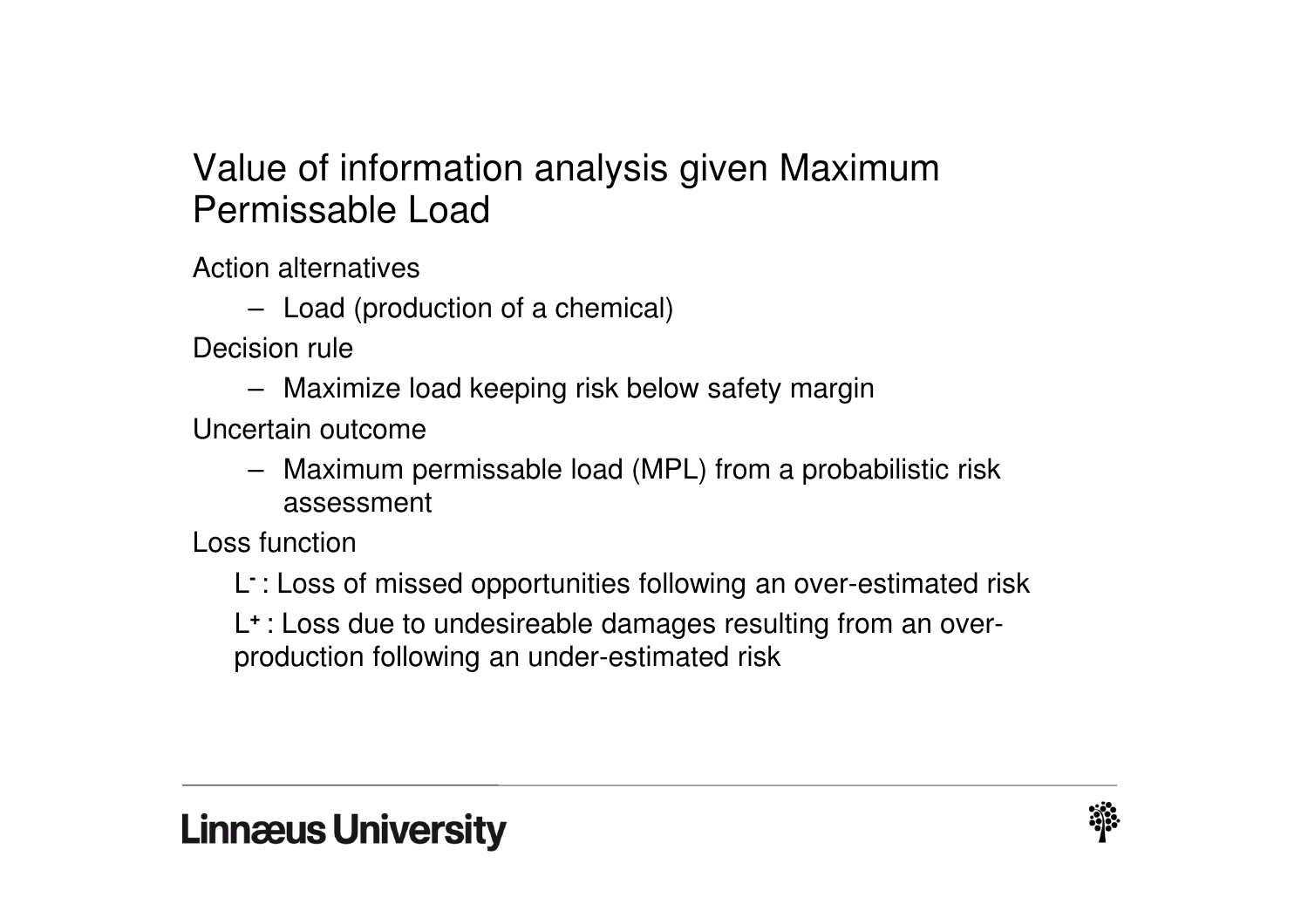

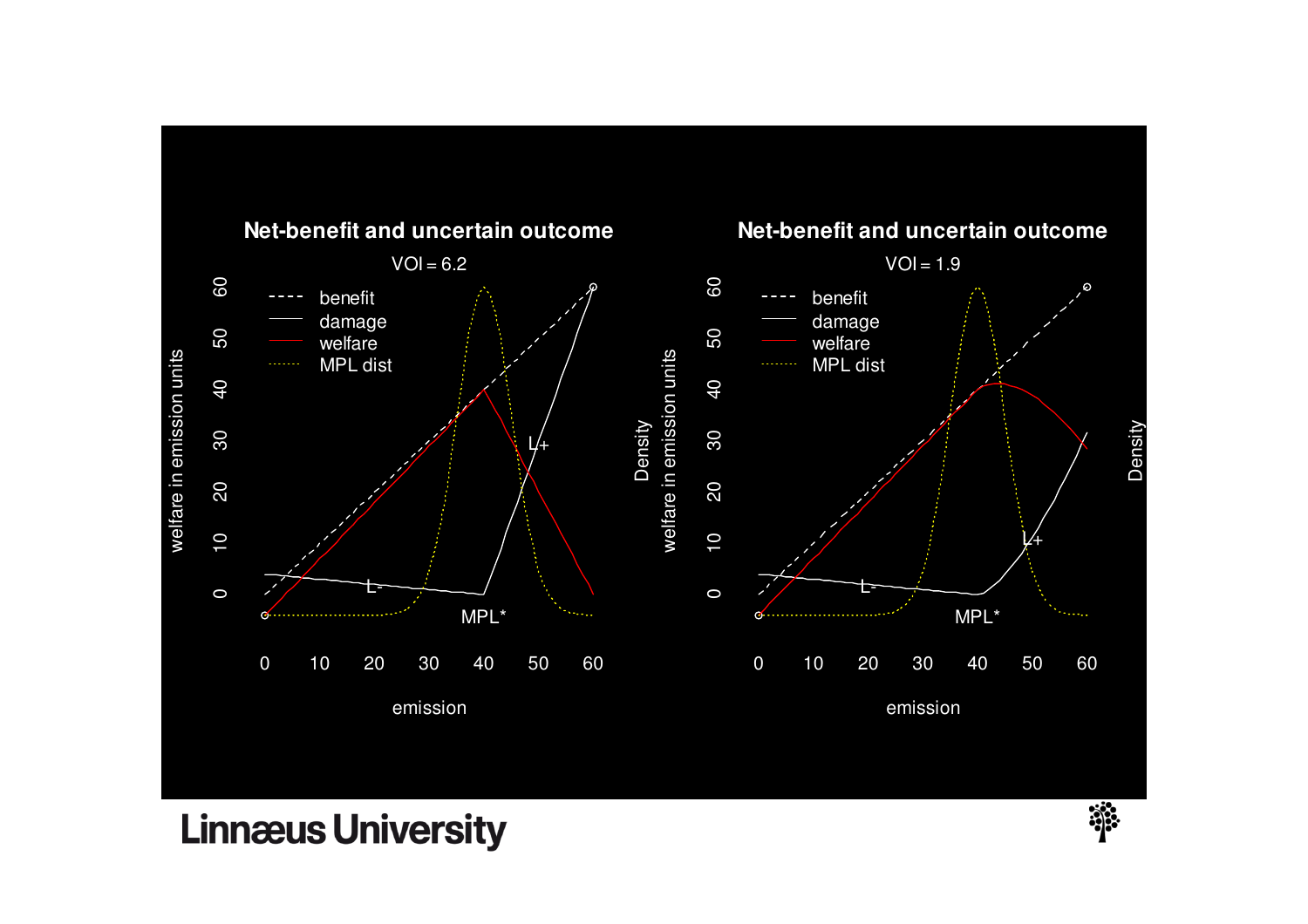



MPL under perfect info = "1/Risk"

MPL under perfect info = "1/Risk"

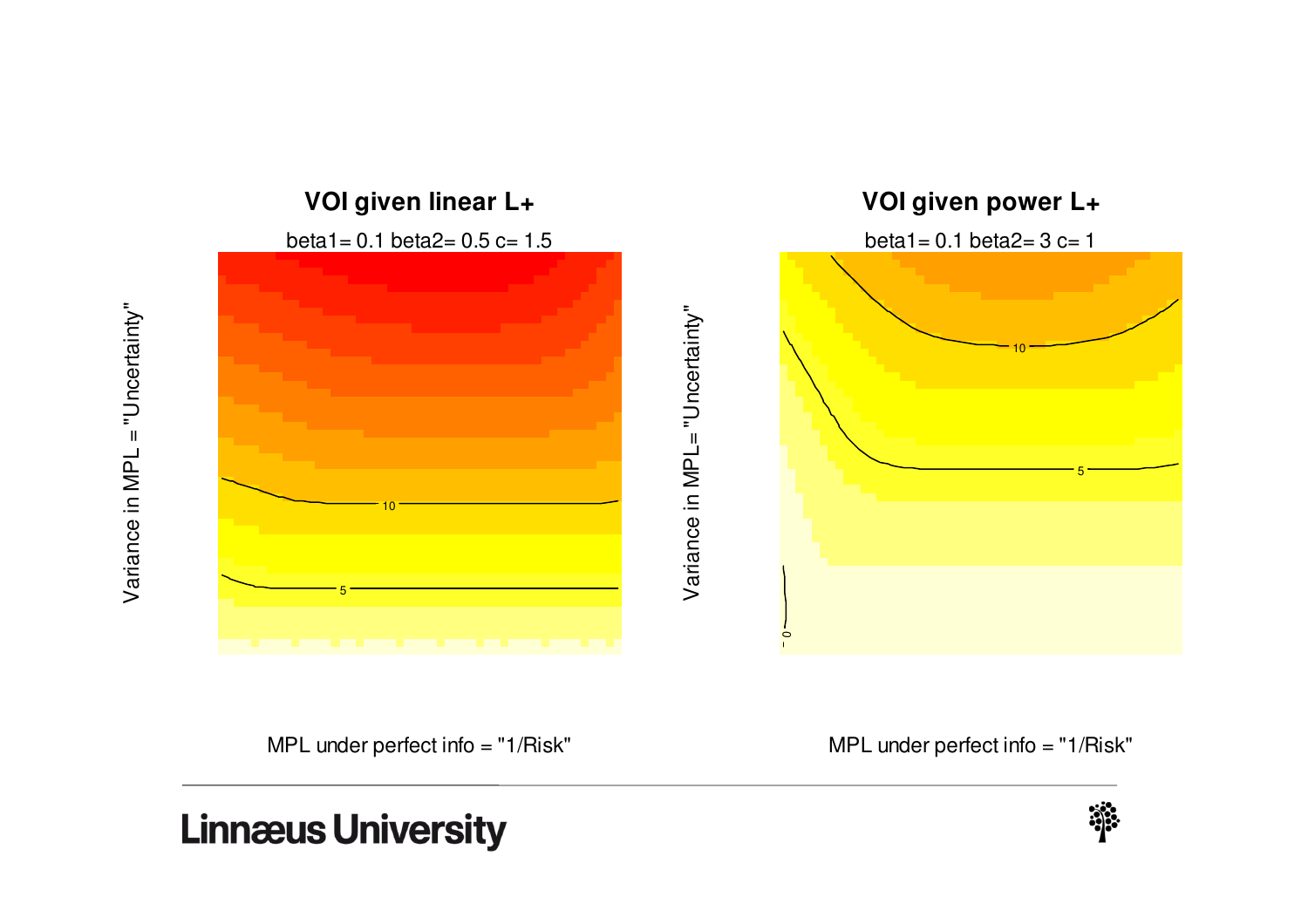

Variance in MPL = "Uncertainty"

Variance in MPL = "Uncertainty"



Variance in MPL = "Uncertainty" Variance in MPL = "Uncertainty"



beta1=  $0.1$  beta2=  $3$  c= 1



MPL under perfect info = "1/Risk"

Extent of extrapolation from AD

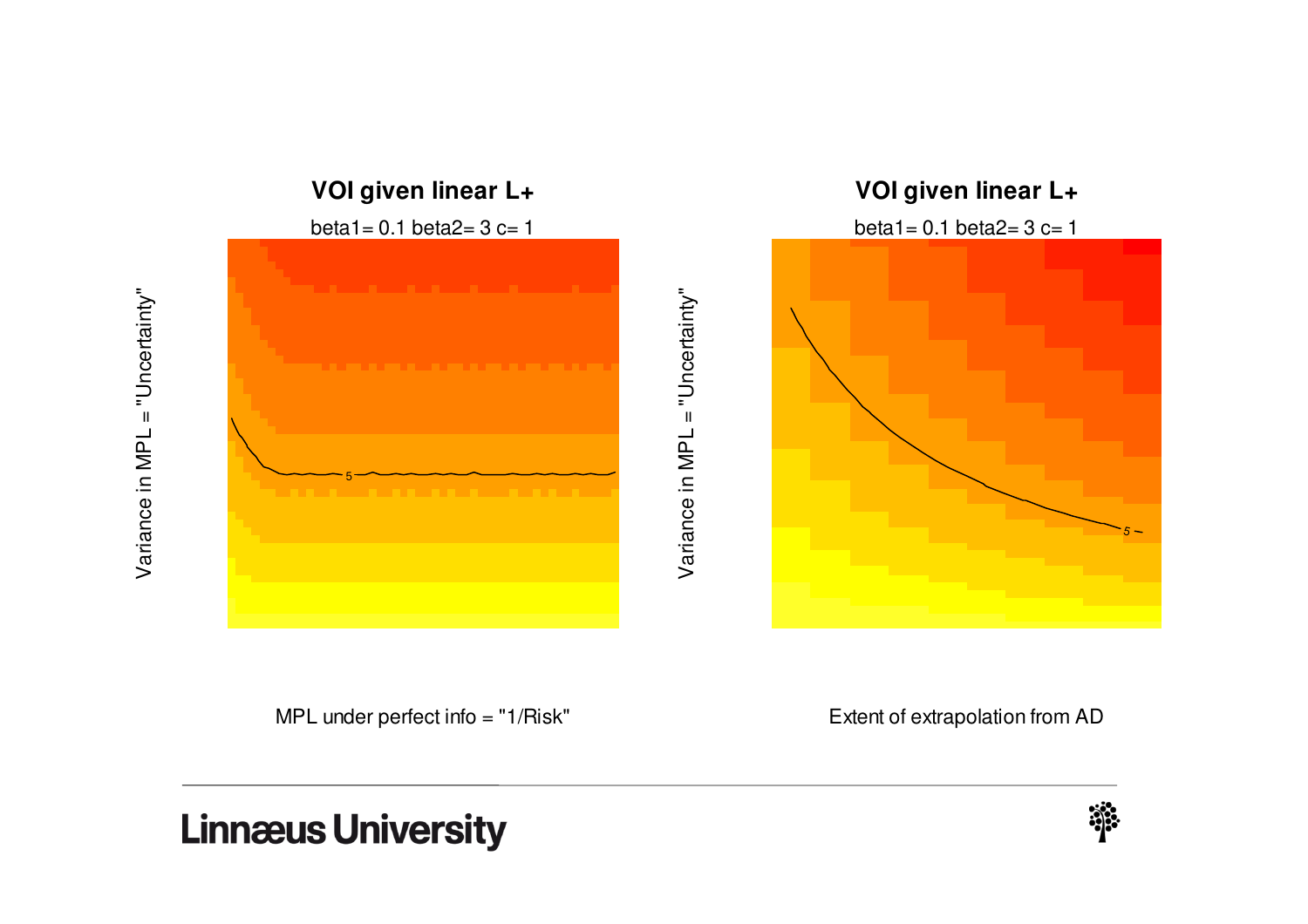#### Guide further testing – several substances

Test those believed to be of largest risk?

with the largest uncertainty?

those that provide additional QSAR data for building better QSARs?





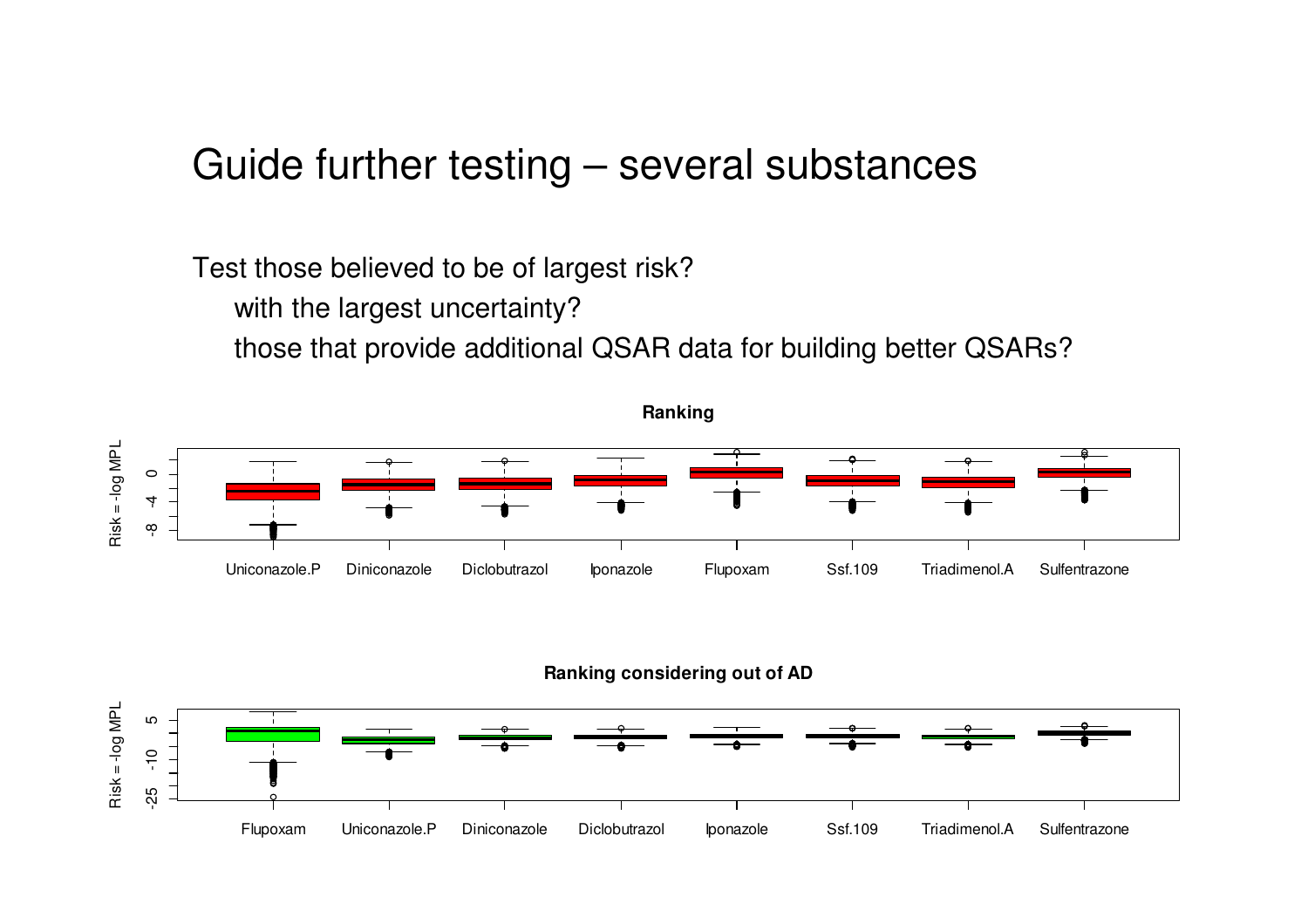## Guide further testing – which endpoints to test

Which input parameters have the largest contribution to overall uncertainty?

Sensitivity analysis – relative contribution of QSAR uncertainty**Ranking**



Relative contribution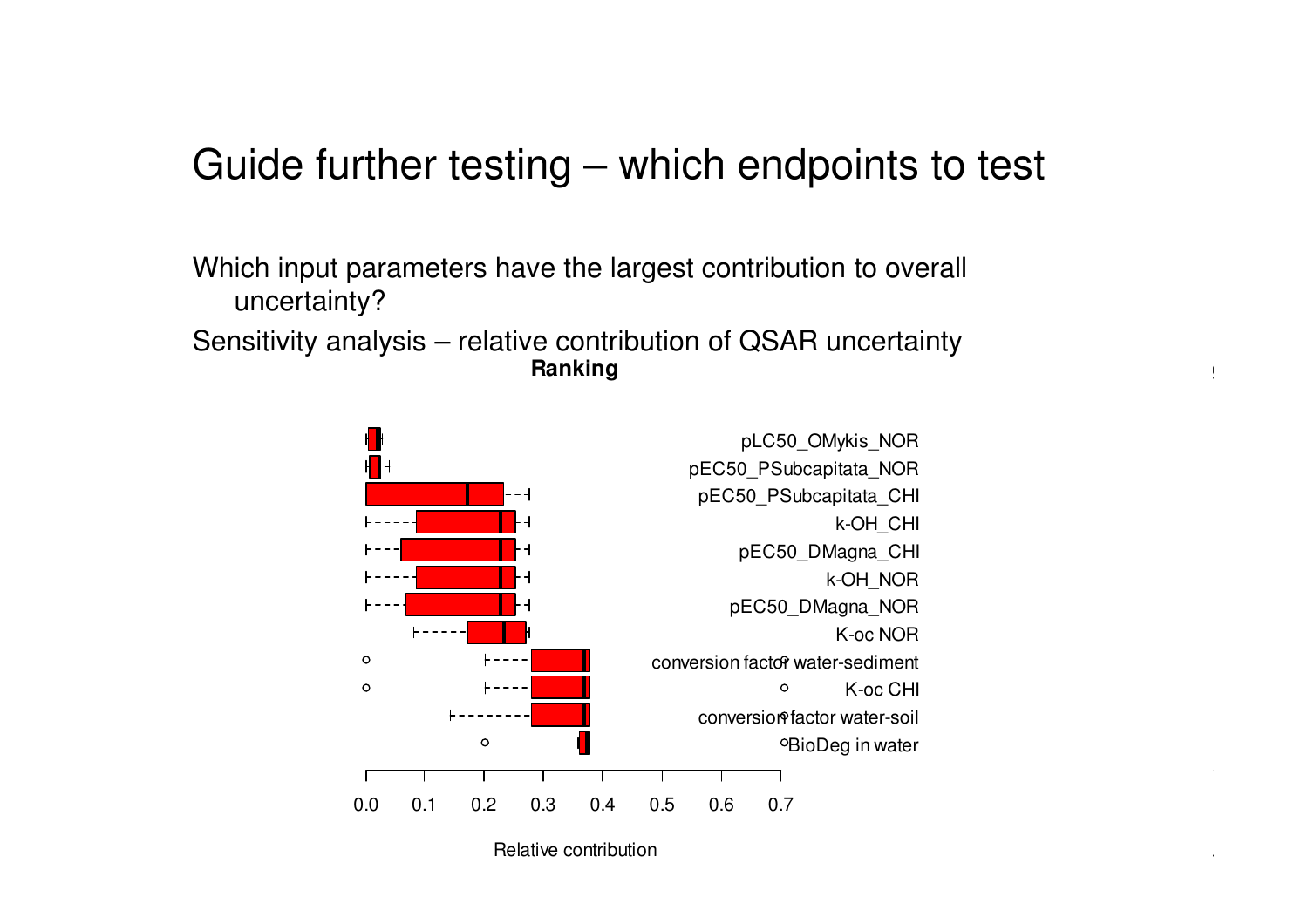Conclusion <sup>2</sup>

There are lessons to be learnt by considering uncertainty from QSAR predictions in hazard and risk assessment

by showing impacts on decision making